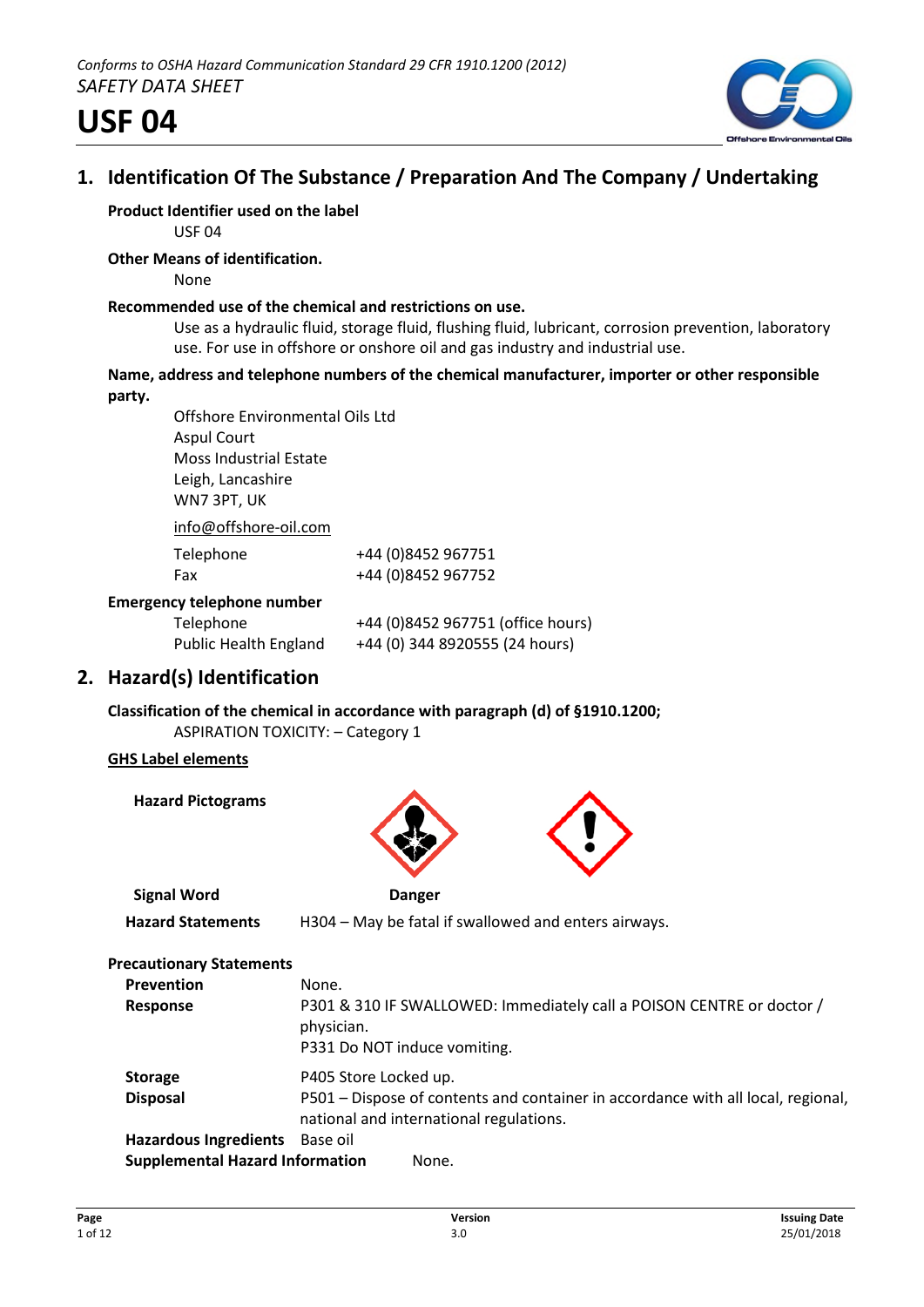

### **Hazards not otherwise classified.**

### **Physical-Chemical Properties**

Contaminated surfaces may be extremely slippery.

### **High Pressure Applications**

Injections through the skin as a result of contact with the product at high pressures constitute a major medical emergency. See notes to physician in section 4 of this safety data sheet.

# **3. Composition / Information On Ingredients**

### **Mixture**

| <b>Ingredient Name</b> | <b>Identifiers</b> | Conc. (%) | <b>Classification</b>             | Type |
|------------------------|--------------------|-----------|-----------------------------------|------|
| Base Oil               | Confidential       | >90%      | ASPIRATION TOXICITY: - Category 1 |      |

### **Type**

[1] Substance classified with a health or environmental hazard.

[2] Substance with a workplace exposure limit.

See section 8 for Occupational Exposure Limits, if available.

See sections 11 and 12 for more detailed information on health effects, symptoms and environmental hazards.

### **4. First Aid Measures**

### **Description of first aid measures**

### **General Advice**

Seek medical advice if irritation or symptoms persist and show this safety data sheet.

### **Skin contact**

Wash off immediately with plenty of soap and water. Remove contaminated clothing. Seek medical attention if irritation or symptoms persist.

### **Eye contact**

Rinse immediately with plenty of water for 15 minutes holding the eyelids open. Seek medical attention if irritation or symptoms persist.

### **Inhalation**

If inhalation of fumes, mists or vapours causes irritation to the throat, nose or coughing, remove person to fresh air. Obtain medical advice if symptoms persist.

### **Ingestion**

If contamination of mouth occurs, wash it out thoroughly with water. Do NOT induce vomiting. Never give anything to an unconscious person. If swallowed, seek medical advice immediately and show this container or label.

### **Protection of First Aiders**

No action should be taken without suitable training or which involves any personal risk.

### **Most important symptoms and effects, both acute and delayed**

See section 11 for detailed information on health effects and symptoms.

### **Indication of any immediate medical attention and special treatment needed**

If swallowed, seek medical advice immediately and show this container or label.

### **High Pressure Applications**

Injections through the skin due to contact with the product at high pressure constitute a major medical emergency. Injuries may not appear serious immediately, but within a few hours tissue can become discoloured, swollen, and painful with extensive subcutaneous necrosis. Surgical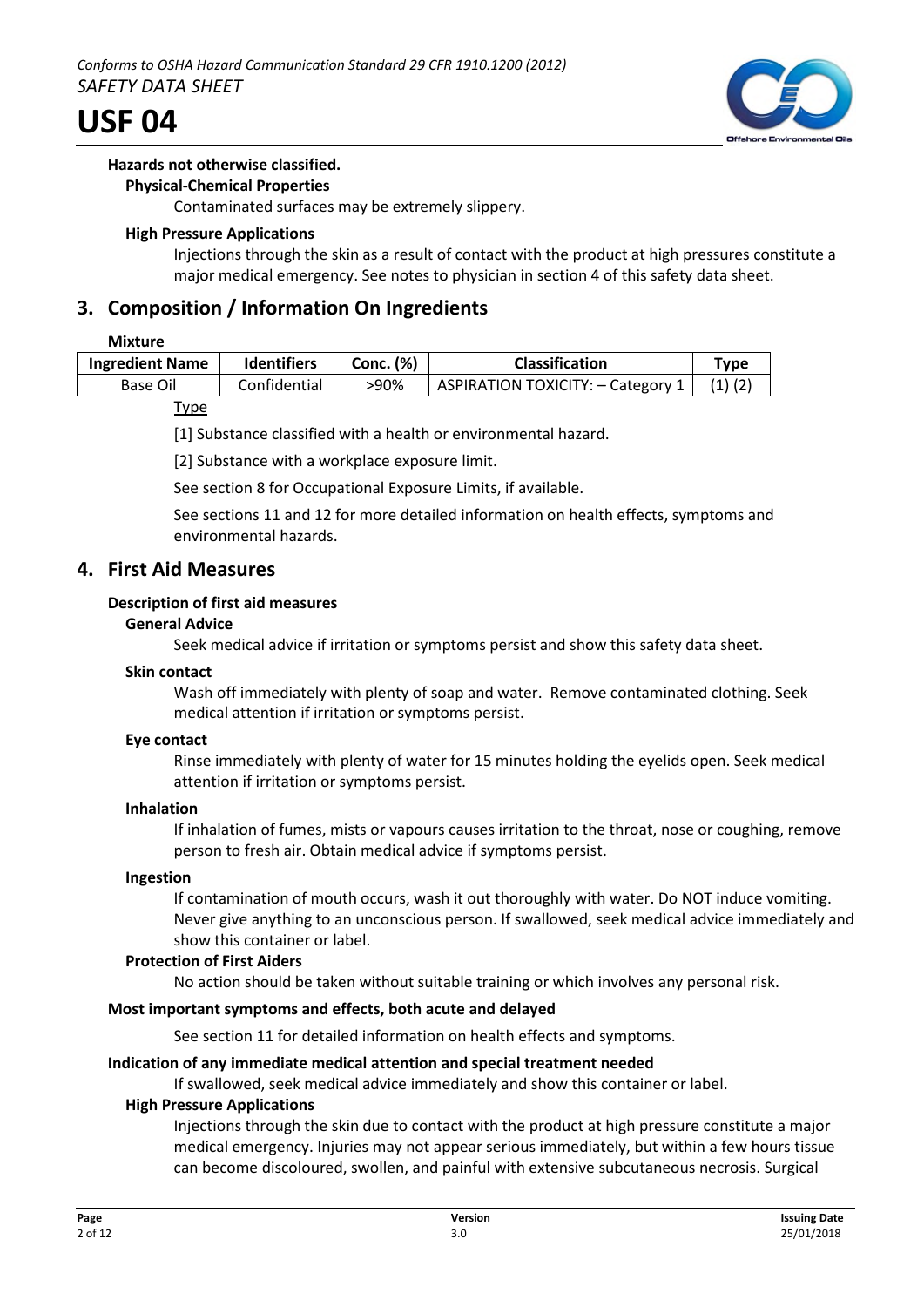

exploration should be undertaken without delay. Extensive and thorough debridement of the wound and underlying tissue is necessary to minimise tissue loss and to limit or prevent permanent damage. It should be noted that high pressure may force the product a considerable distance along tissue planes.

# **5. Fire Fighting Measures**

### **Extinguishing media**

### **Suitable extinguishing media**

Use extinguishing media appropriate to the surrounding fire conditions: Carbon Dioxide (CO2), dry chemical, foam, water fog.

### **Unsuitable extinguishing media**

Do not use solid water stream as it may scatter and spread fire.

### **Special Hazards arising from the chemical**

### **Hazardous Combustion Products**

Burning produces irritating, toxic and obnoxious fumes including carbon oxides.

### **Special Protective Equipment and precautions for fire-fighters.**

Promptly isolate the scene by removing all persons from the incidents vicinity if there is a fire, No action should be taken involving personal risk or without suitable training. Use water spray to cool unopened containers.

Fire fighters should wear appropriate protective equipment and self-contained breathing apparatus (SCBA) with a full face piece operating in positive pressure mode and full turnout gear.

### **6. Accidental Release Measures**

### **Personal precautions, protective equipment and emergency procedures**

### **For Non-Emergency Personnel**

Contact emergency personnel. No action should be taken without suitable training or involving personal risk. Evacuate surrounding areas and keep unnecessary and unprotected personnel from entering. Ensure adequate ventilation of the working area. Wear suitable protective equipment. Contaminated surfaces will be extremely slippery. Remove all sources of ignition. Do not breathe vapour or mist. Do not touch or walk through spilt material.

### **For Emergency Responders**

Wear a suitable chemical protective suit, gloves and chemical boots. See also information in "For non-emergency personnel".

### **Environmental precautions**

Avoid dispersal of spilt and runoff and contact with soil, drains, sewers or waterways. Prevent further spillage if safe. Inform the relevant authorities if the product has caused environmental pollution (sewers, waterways, soil).

### **Methods and material for containment and cleaning up**

### **Small Spill**

Stop leak if possible without risk. Move containers from the spill area. Absorb with inert, absorbent material, transfer to suitable, labelled containers for disposal. Dispose of via a licensed water disposal contractor.

### **Large Spill**

Contact emergency personnel immediately. Stop leak if possible without risk. Move containers from the spill area. Approach release from upwind. Prevent entry into sewers, water courses, basements and confined areas. Collect and contain spillage with non-combustible, absorbent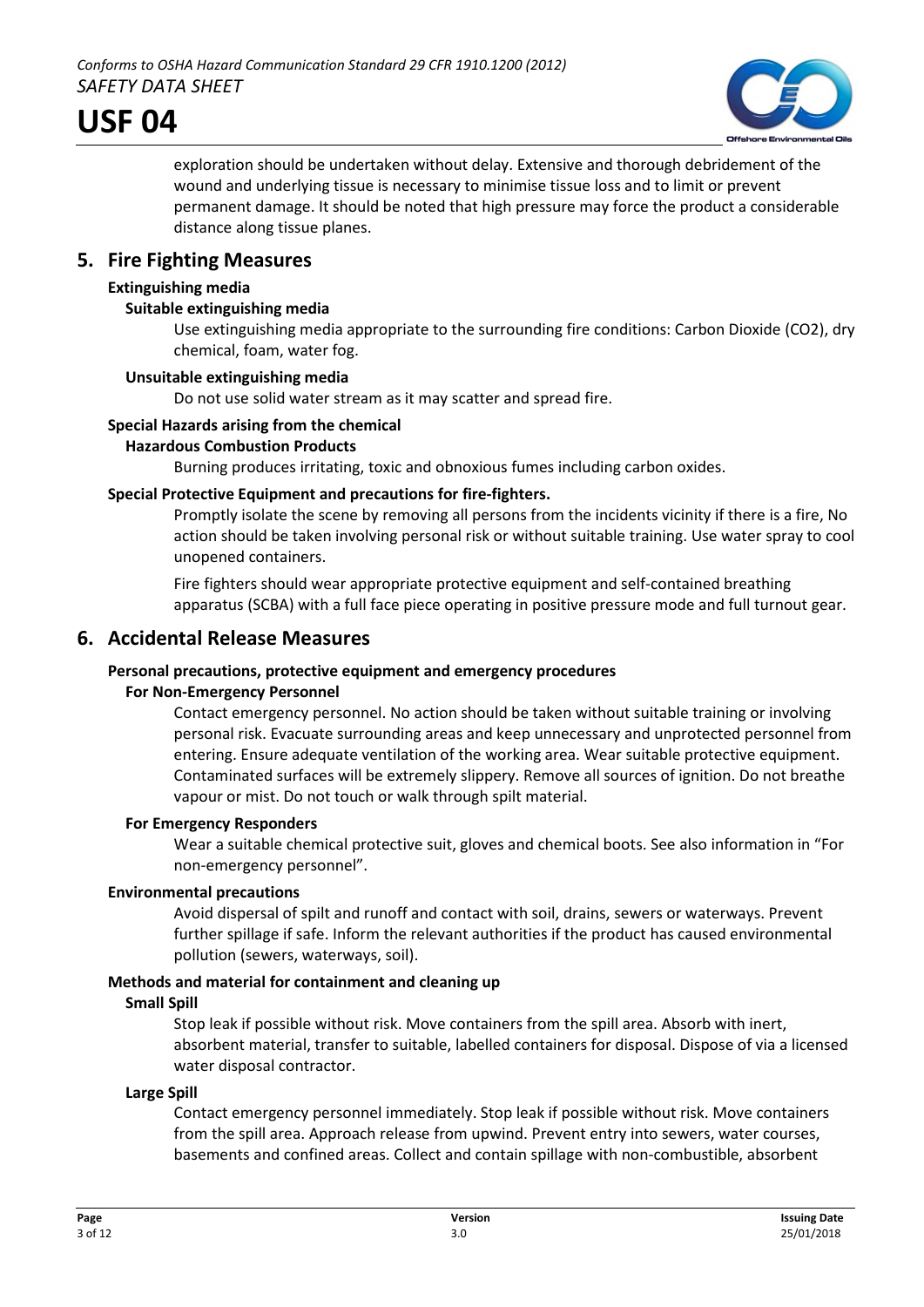

material e.g. sand, earth, vermiculite or diatomaceous earth and transfer to suitable, labelled containers for disposal. Dispose of via a licensed water disposal contractor.

### **Reference to other sections**

For personal protective equipment refer to Section 8.

For disposal refer to Section 13.

# **7. Handling And Storage**

### **Precautions for safe handling**

### **Advice for safe handling**

Wear suitable personal protective equipment. Avoid contact with eyes and skin and clothing. Avoid breathing vapours or spray mist. Keep in the original container or an approved alternative made from a compatible material and keep tightly closed when not in use. Do not reuse containers.

### **Advice on General Occupational Hygiene**

Smoking, eating and drinking should be prohibited in areas where this material is handled, stored or processed. Wash thoroughly after use. Contaminated clothing and personal protective equipment should be removed before entering eating areas. Ensure that eyewash stations and chemical safety showers are close to the working location.

### **Conditions for safe storage, including any incompatibilities**

Store in correctly labelled containers. Store in a cool, dry, well-ventilated area away from heat and direct sunlight. Keep containers tightly closed until ready for use. Where possible, design the installations in order to avoid accidental emissions of product (due to seal breakage, for example) onto hot casings or electrical contacts. Protect from moisture and frost. Store in accordance with local regulations, away from incompatible materials, and store locked up (see section 10).

### **Specific end uses**

Refer to section 1.2 and exposure scenarios in annex if applicable.

# **8. Exposure Controls / Personal Protection**

| <b>8.1 Control Parameters</b>           |                                            |                                                                   |                    |
|-----------------------------------------|--------------------------------------------|-------------------------------------------------------------------|--------------------|
| <b>Exposure Limits.</b>                 |                                            |                                                                   |                    |
|                                         |                                            | US. OSHA Table Z-1 Limits for Air Contaminants (29 CFR 1910.1000) |                    |
| Component                               | Type                                       | Value                                                             | Form               |
| Base Oil                                | <b>TWA/PEL</b>                             | 5 mg/m $3$                                                        | Mist               |
| <b>US. ACGIH Threshold Limit Values</b> |                                            |                                                                   |                    |
| Component                               | <b>Type</b>                                | <b>Value</b>                                                      | Form               |
| Base Oil                                | TWA                                        | 5 mg/m <sup>3</sup>                                               | Inhalable Fraction |
|                                         | US. NIOSH Pocket Guide to Chemical Hazards |                                                                   |                    |
| <b>Component</b>                        | <b>Type</b>                                | <b>Value</b>                                                      | Form               |
| Base Oil                                | <b>STEL</b>                                | 10 mg/m <sup>3</sup>                                              | Mist               |
|                                         | TWA                                        | 5 mg/m <sup>3</sup>                                               | Mist               |
|                                         | IDLH                                       | 2500 mg/m <sup>3</sup>                                            | Mist               |
| <b>Derived No effect Level</b>          |                                            |                                                                   |                    |
| No DELs available.                      |                                            |                                                                   |                    |
|                                         | <b>Predicated No effect Concentration</b>  |                                                                   |                    |
|                                         | $N = N \Gamma C$ , $L \cdot L$             |                                                                   |                    |

No PNECs available.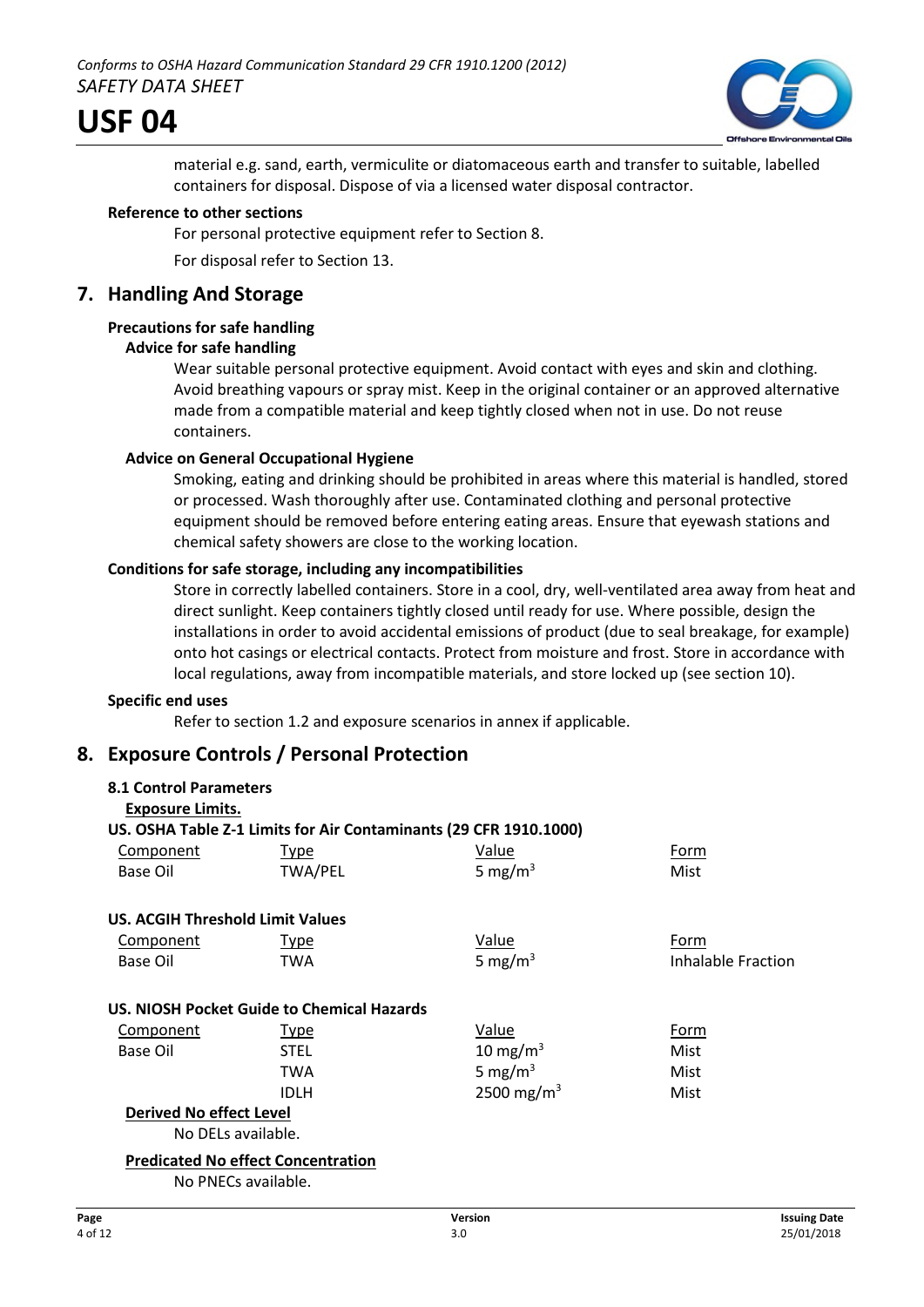

Activities involving chemicals should be assessed for their risk to health, to ensure exposure are adequately controlled. Personal protective equipment should be considered after other engineering control measures have been suitably evaluated. Personal protective equipment should conform to the appropriate standards, be kept in good condition and correctly maintained and be suitable for use. Your supplier of personal protective equipment should be consulted for advice on selection and appropriate standards. For further information your national organisation for standards should be contacted.

### **Environmental exposure controls.**

Emission from ventilation or work process equipment should be checked to ensure they comply with the requirements of environmental protection legislation. In some cases, fume scrubbers filters or engineering modifications to the process equipment will be necessary to reduce emissions to acceptable levels below their respective threshold limit value.

### **Individual Protection Measures such as personal protective equipment.**

### **Eye / Face Protection**

Safety glasses with side shields are considered minimum protection.

### **Respiratory protection**

Avoid inhalation of mists, fumes or vapour generated in use. In case of insufficient ventilation, use suitable respiratory equipment.

### **Skin Protection**

### **Hand protection**

Wear chemical resistant gloves. Nitrile gloves with a minimum thickness of 0.4mm are recommended. Most gloves provide only a short time of protection before they should be discarded and replaced. Gloves should be chosen in consultation with the supplier / manufacturer and with a full assessment of the working conditions. This information does not replace suitability tests since glove protection varies depending on the conditions under which the product is used.

### **Body Protection**

Use of protective clothing is good industrial practice. Personal protective equipment for the body should be selected based on the task being performed. Cotton or polyester/cotton overalls will only provide protection against light superficial contamination that does not soak through to the skin. Overalls should be washed regularly. When the risk of exposure is high (e.g. if cleaning spillages or when at risk of splashing), chemical resistant aprons and or imperious chemical suits and boots will be required.

### **Environmental Exposure Controls**

Emission from ventilation or work process equipment should be checked to ensure they comply with the requirements of environmental protection legislation. In some cases, fume scrubbers filters or engineering modifications to the process equipment will be necessary to reduce emissions to acceptable levels below their respective threshold limit value.

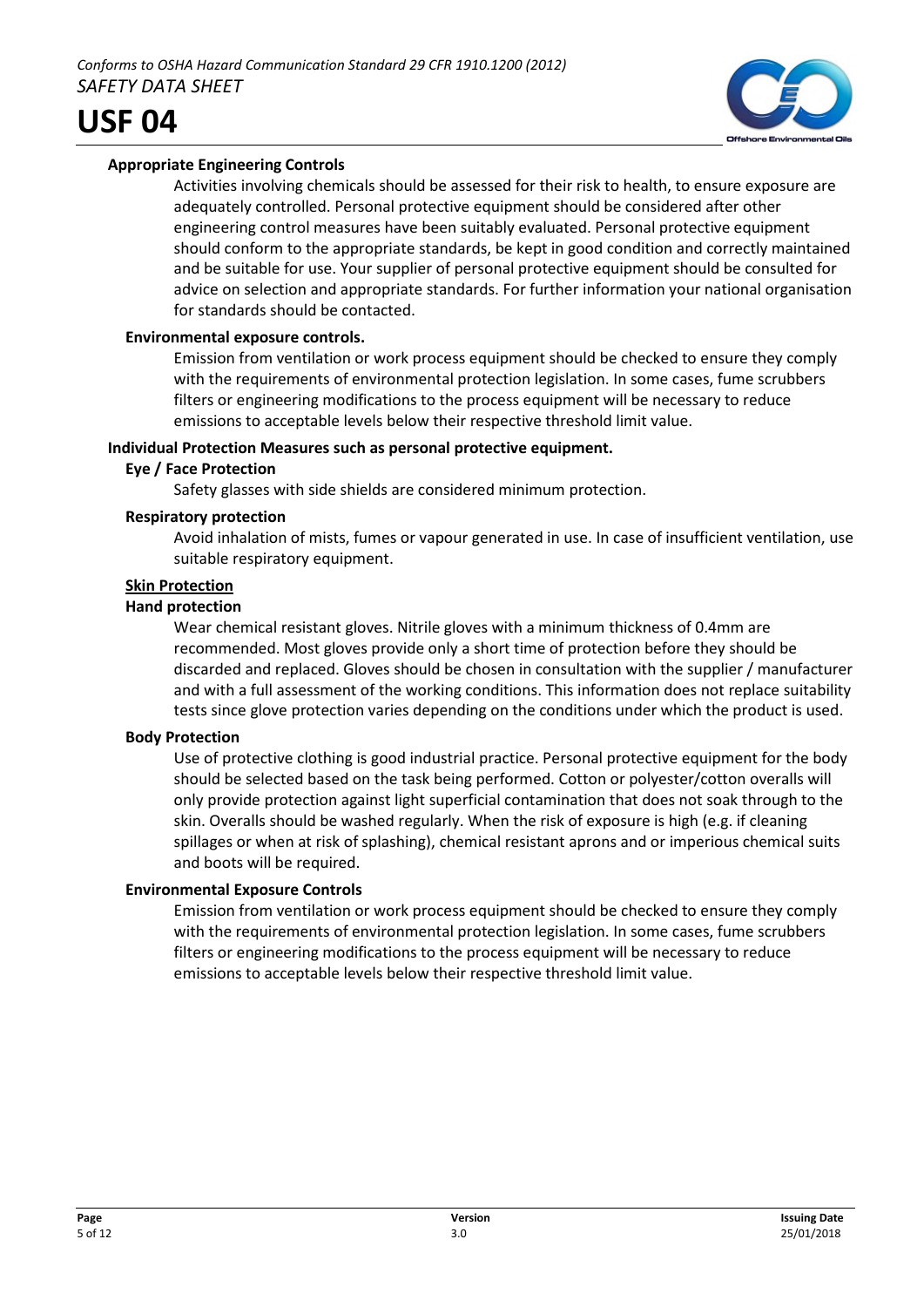# **9. Physical And Chemical Properties**

### **Information on basic physical and chemical properties**

| (a) Appearance                              | Liquid                                  |
|---------------------------------------------|-----------------------------------------|
| (b) Odour                                   | Bland                                   |
| (c) Odour Threshold                         | No data available                       |
| $(d)$ pH                                    | Not applicable                          |
| (e) Melting / freezing point                | $< -40^{\circ}$ C                       |
| (f) Initial boiling point and boiling range | >220 °C                                 |
| (g) Flash Point                             | No data available                       |
| (h) Evaporation rate                        | No data available                       |
| (i) Flammability (solid, gas)               | No data available                       |
| (j) Upper / Lower Explosion Limit           | No data available                       |
| (k) Vapour Pressure                         | <1 mmHg at 20 °C                        |
| (I) Vapour density                          | No data available                       |
| (m) Relative density                        | $0.80 - 0.84$ gcm <sup>-3</sup> @ 20 °C |
| (n) Water solubility                        | Insoluble.                              |
| (o) Partition coefficient                   | Not suitable for measurement            |
| n-octanol / water                           |                                         |
| (p) Auto ignition temperature.              | No data available                       |
| (q) Decomposition temperature               | No data available                       |
| (r) Viscosity                               | 6.5 cst @ 20 °C                         |
| (s) Explosive properties                    | No data available                       |
| (t) Oxidising properties                    | No data available                       |
|                                             |                                         |

### **9.2 Other information**

No additional information.

### **10. Stability And Reactivity**

### **Reactivity**

No data available.

### **Chemical Stability**

Stable under normal operating conditions.

### **Possibility of hazardous reactions**

None expected under normal operating conditions.

#### **Conditions to avoid**

No specific data.

#### **Incompatible materials**

No data available.

### **Hazardous decomposition products**

Stable under normal conditions. Decomposition products may include carbon oxides.

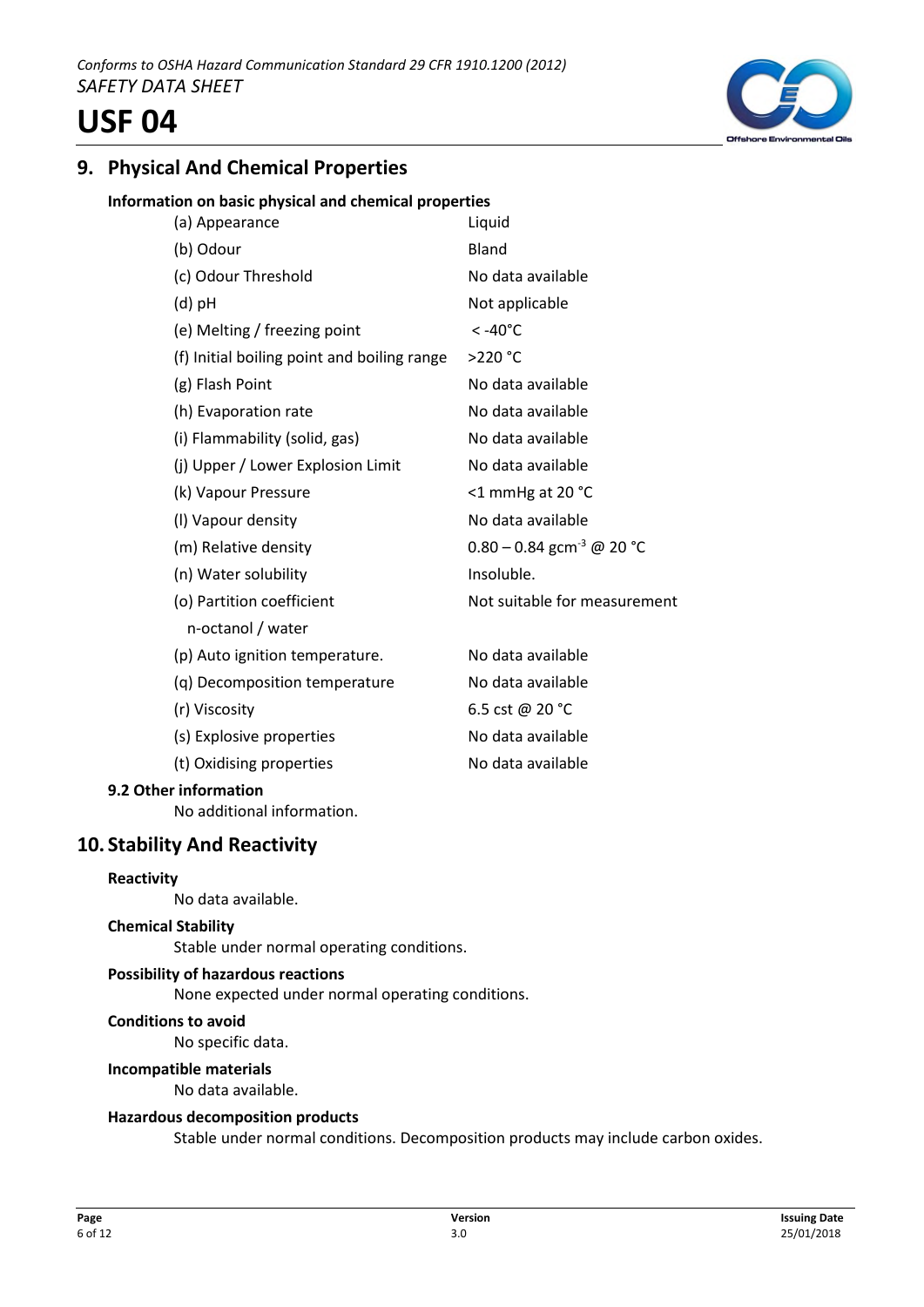

### **11. Toxicological Information**

### **Information on toxicological effects**

### **Information on likely routes of exposure**

Routes of anticipated entry: Inhalation, Dermal.

### **Product Information Potential Acute Health Effects Inhalation** The product has a low vapour pressure and does not cause an **Inhalation** inhalation exposure issue at ambient conditions. Contact with vapours, mists or sprays may cause irritation of the breathing passages. Aspiration of spray, mist or vapour may cause chemical pneumonitis. **Ingestion Aspiration hazard if swallowed – Aspiration of spray, mist or Aspiration hazard if swallowed – Aspiration of spray, mist or** vapour may cause chemical pneumonitis. **Skin Contact No known significant effects or critical hazards. Eye Contact Exercise 20 Interval 20 Incremental More Contact No known significant effects or critical hazards. Symptoms related to the physical, chemical and toxicological characteristics Inhalation Inhalation** Symptoms may include – nausea, vomiting, headache, fatigue, dizziness. **Ingestion** Symptoms may include – nausea, vomiting. **Skin Contact** No known significant effects or critical hazards. **Eye Contact Exercise 20 Interval 20 Incremental More Contact No known significant effects or critical hazards. Delayed and immediate effects and also chronic effects from short and long term exposure Inhalation Inhalation Overexposure to inhalation of airborne droplets may cause** irritation of the respiratory tract. **Ingestion Ingestion Ingestion of large quantities may cause nausea and diarrhoea. Skin Contact** No known significant effects or critical hazards. **Eye Contact May cause transient stinging or redness. Potential Chronic Health Effects General** No known significant effects or critical hazards. **Carcinogenicity Carcinogenicity No known significant effects or critical hazards. Mutagenicity** Moknown significant effects or critical hazards. **Developmental effects** No known significant effects or critical hazards. **Fertility effects** The Superson Moknown significant effects or critical hazards. **Acute Toxicity No known significant effects or critical hazards. Skin Corrosion / Irritation** No known significant effects or critical hazards. **Serious Eye-Damage / Irritation** No known significant effects or critical hazards. **Respiratory or skin sensitisation** No known significant effects or critical hazards. **Germ Cell Mutagenicity** No known significant effects or critical hazards. **Carcinogenicity No known significant effects or critical hazards. Reproductive Toxicity** No known significant effects or critical hazards. **Target Organ effects (STOT) – No known significant effects or critical hazards. Single Exposure Target Organ effects (STOT) – No known significant effects or critical hazards. Repeated Exposure Aspiration Hazard** Aspiration hazard if swallowed – Aspiration of spray, mist or vapour may cause chemical pneumonitis.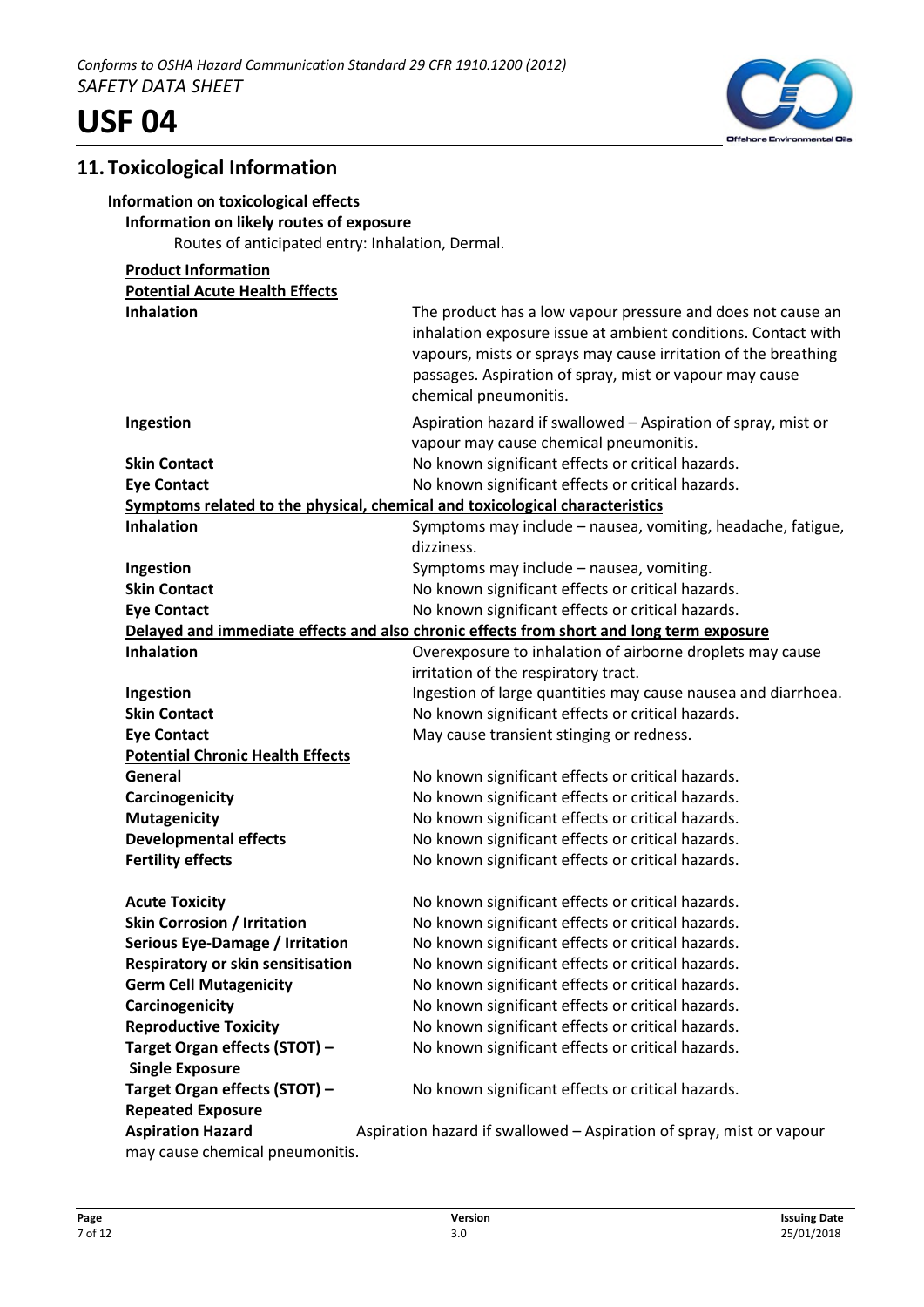

### **Numerical measures of toxicity.**

**Acute Toxicity Estimates.**

Not available.

**The mixture contains no components which are listed in the National Toxicology Program (NTP) Report on Carcinogens (latest edition) or has been found to be a potential carcinogen in the International Agency for Research on Cancer (IARC) Monographs (latest edition), or by OSHA.**

# **12. Ecological Information**

### **Toxicity**

All components are classified as non hazardous for the environment.

### **Persistence and degradability**

All components are readily biodegradable.

### **Bioaccumulative potential**

All components are not considered bioaccumulative.

#### **Mobility in soil**

| Soil / Water partition coefficient $(K_{oc})$ | Not Available. |
|-----------------------------------------------|----------------|
| <b>Mobility</b>                               | Not Available. |

### **Results of PBT and vPvB assessment**

All components are not considered to be PBT or vPvB.

### **Other adverse effects**

No known significant effects or critical hazards.

### **13.Disposal Considerations**

### **Waste Disposal.**

The generation of waste should be avoided or minimised when possible. Disposal of surplus and non-recyclable products should be undertaken via a licensed waste disposal contactor. Significant quantities of waste product residues should be not be disposed of via the foul sewer. Disposal of this product, solutions and any by-products should at all times comply with the requirements of environmental protection and waste disposal legislation and any regional local authority requirements.

Empty containers completely. Retain label(s) on container. Dispose of through a licensed disposal. Where possible recycling is preferred to disposal or incineration. Empty containers or liners may retain some product residues. Avoid dispersal of spilled material and runoff and contact with soil, waterways, drains and sewers.

### **14. Transport Information**

**14.5 Environmental hazards** Not hazardous. **14.6 Special Precautions for user** None. **14.7 Transport in bulk according to** Not regulated **Annex II of MARPOL73/78 and the IBC Code**.

**14.1 UN Number** Not regulated under ADR/RID, ADN, IMDG or IATA. **14.2 UN Proper Shipping Name** Not regulated under ADR/RID, ADN, IMDG or IATA. **14.3 Transport hazard class(es)** Not regulated under ADR/RID, ADN, IMDG or IATA. **14.4 Packing group** Not regulated under ADR/RID, ADN, IMDG or IATA.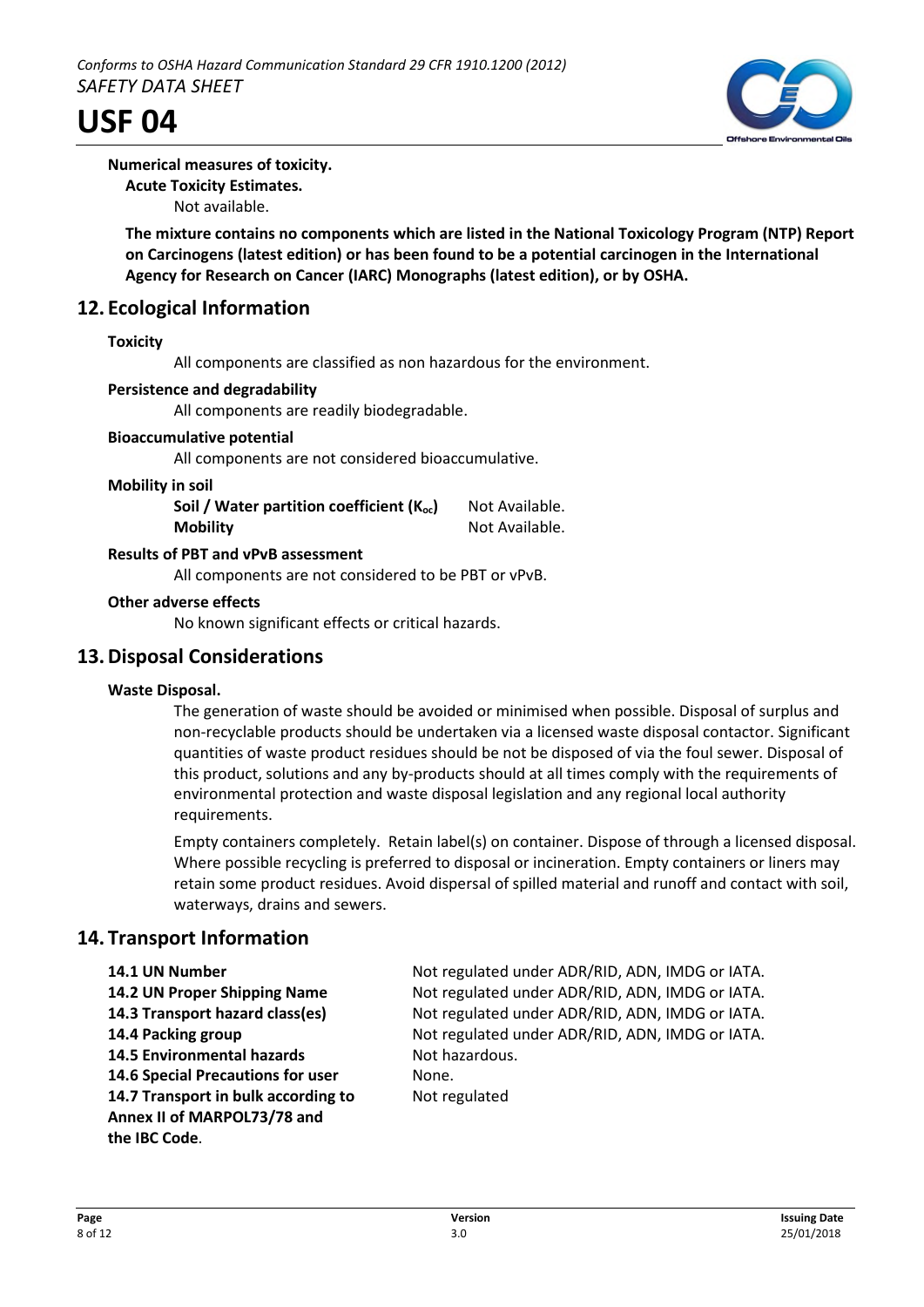

# **15.Regulatory Information**

**Safety health and environmental regulations specific for the product in question.**

### **HCS Classification**

This product is a "hazardous chemical" as defined by the OSHA Hazard Communication Standard, 29 CFR 1910.1200

**OSHA Specifically regulated substances.**

Not applicable to the mixture or its components.

### **U.S. Federal regulations EPCRA/SARA Right to Know**

### **United States inventory (TSCA 8b)**

All components are listed.

#### **SARA 302/304/311/312 extremely hazardous substances** No products were found.

**SARA 302/304 emergency planning and notification** No products were found.

**SARA 302/304/311/312 hazardous chemicals** No products were found.

**SARA 311/312 SDS** No Products were found.

### **Clean Water Act (CWA) 307** No products were found.

**Clean Water Act (CWA) 311** No products were found.

- **Clean Air Act (CAA) 112 accidental release prevention** No products were found.
- **Clean Air Act (CAA) 112 regulated flammable substances** No products were found.
- **Clean Air Act (CAA) 112 regulated toxic substances** No products were found.

### **SARA 313 Form R – Reporting requirements**

This product does not contain any hazardous ingredients at or above regulated thresholds.

### **SARA 313 Form R – Supplier Notification**

This product does not contain any hazardous ingredients at or above regulated thresholds.

SARA 313 notifications must not be detached from the SDS and any copying and redistribution of the SDS shall include copying and redistribution of the notice attached to copies of the SDS subsequently redistributed.

### **State regulations**

### **Connecticut Carcinogen Reporting**

None of the components are listed.

### **Connecticut Hazardous Material Survey**

None of the components are listed.

### **Florida substances**

None of the components are listed.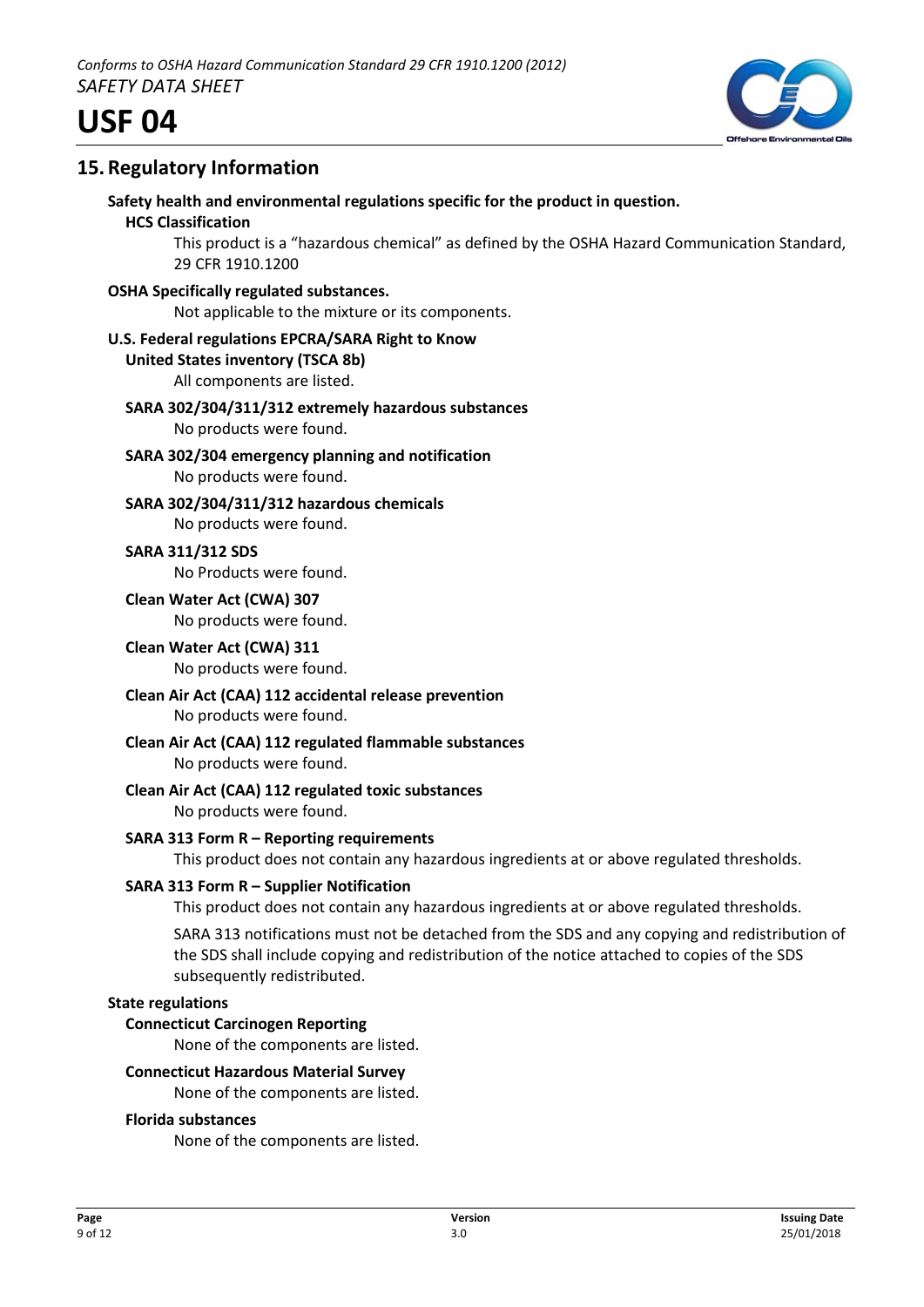

This product has been classified in accordance with the hazard criteria of the Controlled Products Regulations and the SDS contains all the information required by the Controlled Products Regulations.

# **16.Other Information**

### **Changes from previous version** Section 1 updated

# **Full Text of Classifications [CLP/GHS]**

Acute Tox.1, H304 ASPIRATION TOXICITY: – Category 1

# **Full Text of abbreviated H statements**

H304 Maybe fatal if swallowed and enters airways.

# **Abbreviations and Acronyms.**

ADN European Provisions concerning the International Carriage of Dangerous Goods by Inland Waterway.

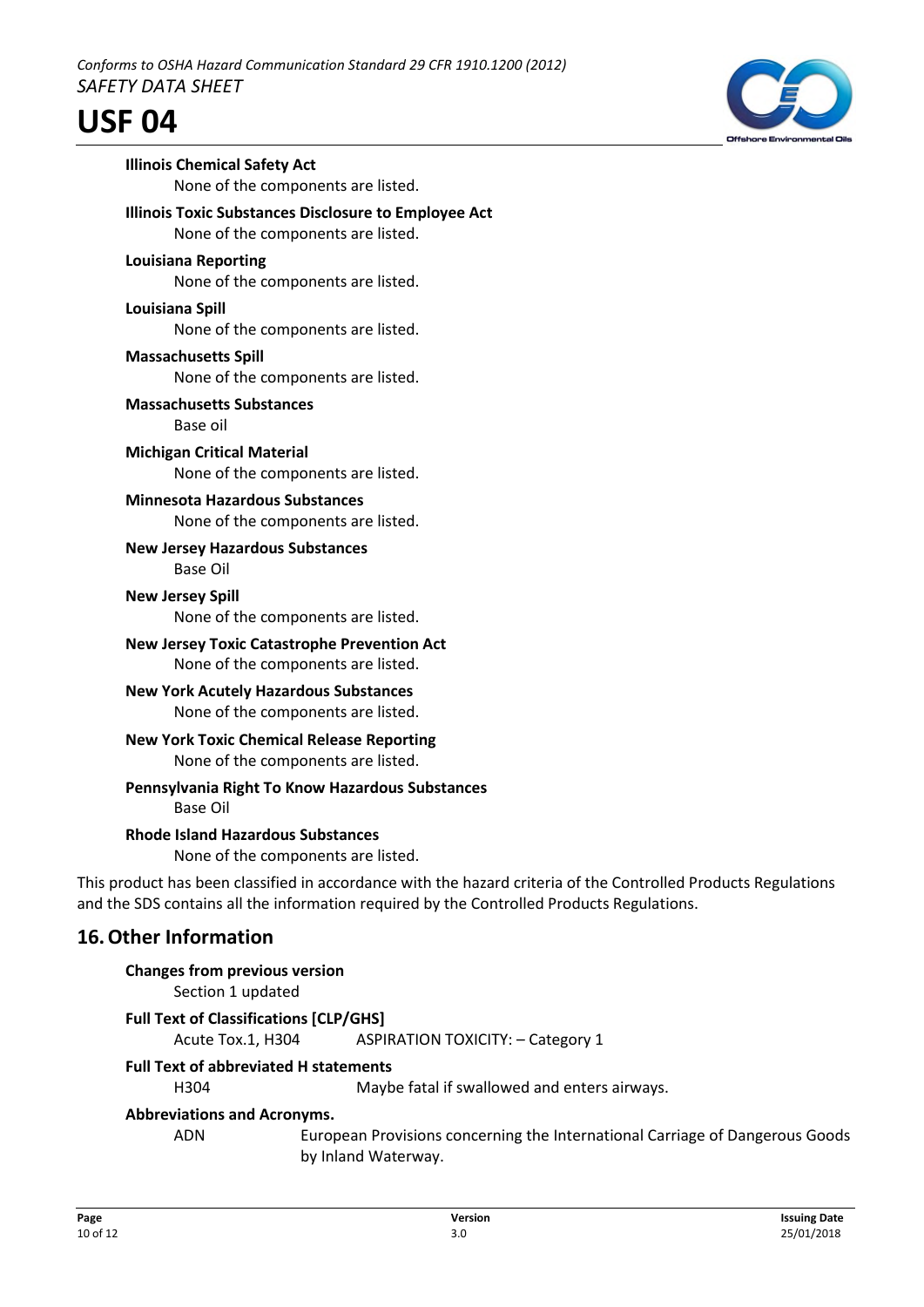

| <b>ADR</b>          | The European Agreement concerning the International Carriage of Dangerous<br>Goods by Road.                      |
|---------------------|------------------------------------------------------------------------------------------------------------------|
| <b>AICS</b>         | Australian Inventory of Chemical Substances.                                                                     |
| <b>ATE</b>          | Acute Toxicity Estimate.                                                                                         |
| <b>BCF</b>          | <b>Bioconcentration Factor.</b>                                                                                  |
| <b>CAS</b>          | <b>Chemicals Abstract Service.</b>                                                                               |
| <b>CSA</b>          | Chemical Safety Assessment.                                                                                      |
| <b>CSR</b>          | Chemical Safety Report.                                                                                          |
| <b>DMEL</b>         | Derived Minimal effect Level                                                                                     |
| <b>DNEL</b>         | Derived No effect Level.                                                                                         |
| <b>EINECS</b>       | European Inventory of Existing Commercial chemical Substances.                                                   |
| <b>ENCS</b>         | Existing and New Chemical Substances.                                                                            |
| <b>ES</b>           | Exposure Scenario.                                                                                               |
| <b>GHS</b>          | Globally Harmonised System of Classification and Labelling of Chemicals.                                         |
| <b>IATA</b>         | International Air Transport Association.                                                                         |
| <b>IBC</b>          | Intermediate Bulk Container.                                                                                     |
| <b>IESCS</b>        | Inventory of Existing Chemical Substances Produced or Imported in China.                                         |
| <b>IMDG</b>         | International Maritime Dangerous Goods.                                                                          |
| <b>KECI</b>         | Korea Existing Chemicals Inventory.                                                                              |
| Koc                 | Soil Organic Carbon-Water Partitioning Coefficient.                                                              |
| <b>MARPOL</b>       | Marine Pollution.                                                                                                |
| <b>MARPOL 73/78</b> | International Convention for the Prevention of Pollution From Ships 1973 as<br>modified by the protocol of 1978. |
| <b>OECD</b>         | Organisation for Economic Cooperation and Development.                                                           |
| <b>PBT</b>          | Persistent, Bioaccumulative and Toxic.                                                                           |
| <b>PICCS</b>        | Philippines Inventory of Chemicals and Chemical Substances.                                                      |
| <b>PNEC</b>         | Predicted No Effect Concentration.                                                                               |
| <b>REACH</b>        | Registration, Evaluation, Authorisation and restriction of Chemicals.                                            |
| <b>RID</b>          | The Regulations concerning the International Carriage of Dangerous Goods by<br>Rail.                             |
| STOT-RE             | Specific Target Organ Toxicity - Repeated Exposure.                                                              |
| STOT-SE             | Specific Target Organ Toxicity - Single Exposure.                                                                |
| <b>SVHC</b>         | Substance of Very High Concern.                                                                                  |
| <b>TSCI</b>         | Taiwan Chemical Substance Inventory.                                                                             |
| <b>TWA</b>          | Time Weighted Average.                                                                                           |
| UN                  | United Nations.                                                                                                  |
| <b>UVCB</b>         | Chemical Substances of Unknown or Variable Composition, Complex Reaction<br>Products and Biological Materials.   |
| VOC                 | Volatile Organic Compound.                                                                                       |